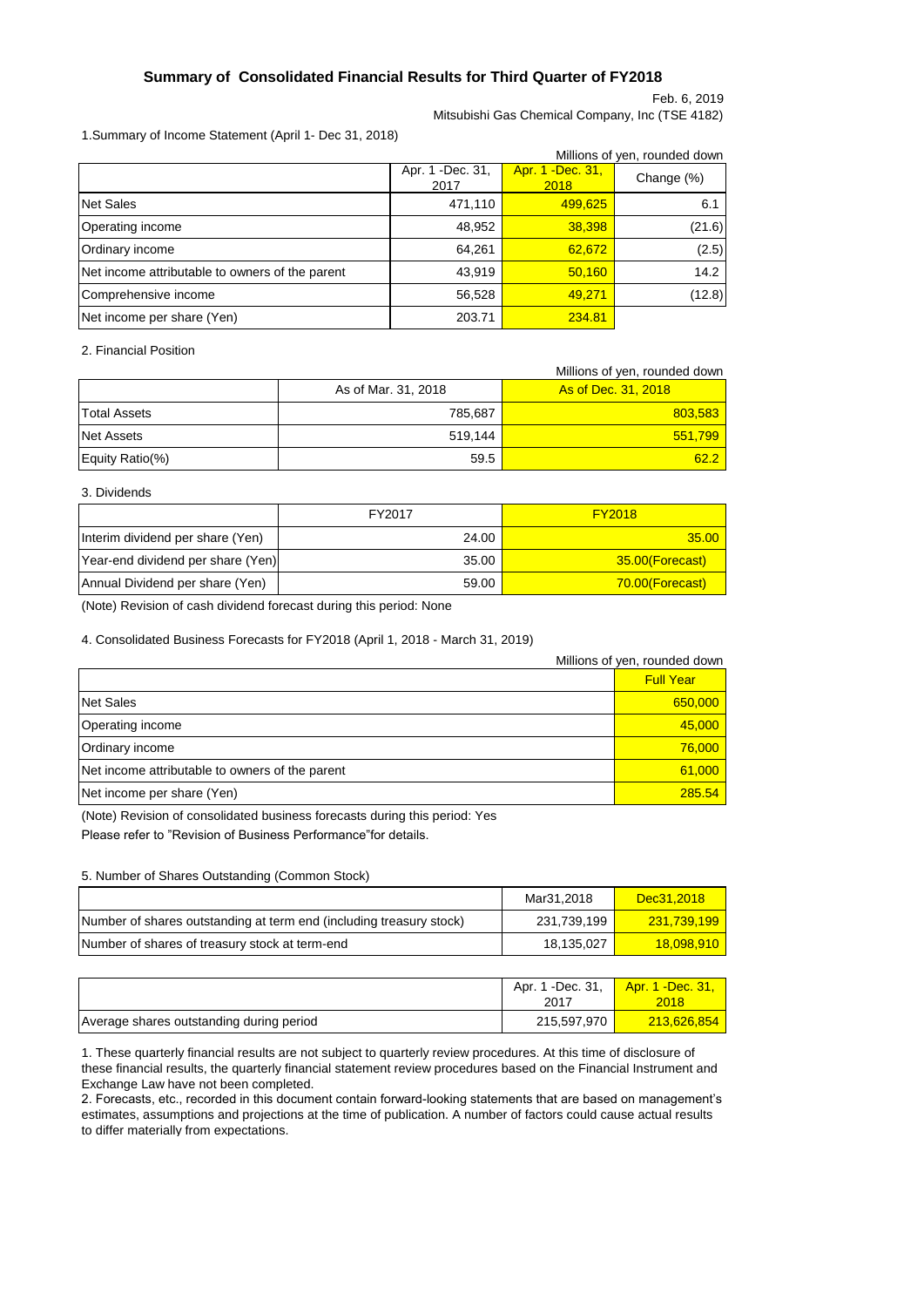# **Consolidated Financial Statements**

# **1. Consolidated Balance Sheets**

|                                           |                     | (Millions of yen, rounded down) |
|-------------------------------------------|---------------------|---------------------------------|
|                                           | As of Mar. 31, 2018 | As of Dec. 31, 2018             |
| <b>ASSETS</b>                             |                     |                                 |
| <b>Current assets</b>                     |                     |                                 |
| Cash and deposits                         | 101,090             | 84,553                          |
| Trade notes and accounts receivable       | 165,606             | 164,546                         |
| Short-term investments securities         | 121                 | 81                              |
| Merchandise and finished goods            | 57,958              | 70,299                          |
| Work in progress                          | 11,044              | 12,415                          |
| Raw materials and supplies                | 34,750              | 36,313                          |
| Other                                     | 14,847              | 18,220                          |
| Allowance for doubtful accounts           | (1, 170)            | (1,020)                         |
| <b>Total current assets</b>               | 384,249             | 385,409                         |
| <b>Noncurrent assets</b>                  |                     |                                 |
| Property, plant and equipment             |                     |                                 |
| Buildings and structures, net             | 80,823              | 79,753                          |
| Machinery, equipment and vehicles, net    | 81,359              | 78,245                          |
| Other, net                                | 58,535              | 68,241                          |
| Total property, plant and equipment       | 220,717             | 226,240                         |
| Intangible assets                         |                     |                                 |
| Goodwill                                  | 3,911               | 3,934                           |
| Other                                     | 4,499               | 4,839                           |
| <b>Total intangible assets</b>            | 8,411               | 8,774                           |
| <b>Investments and other assets</b>       |                     |                                 |
| Investment securities                     | 161,391             | 172,146                         |
| Other                                     | 11,471              | 11,567                          |
| Allowance for doubtful accounts           | (555)               | (554)                           |
| <b>Total investments and other assets</b> | 172,308             | 183,159                         |
| <b>Total noncurrent assets</b>            | 401,437             | 418,173                         |
| <b>Total assets</b>                       | 785,687             | 803,583                         |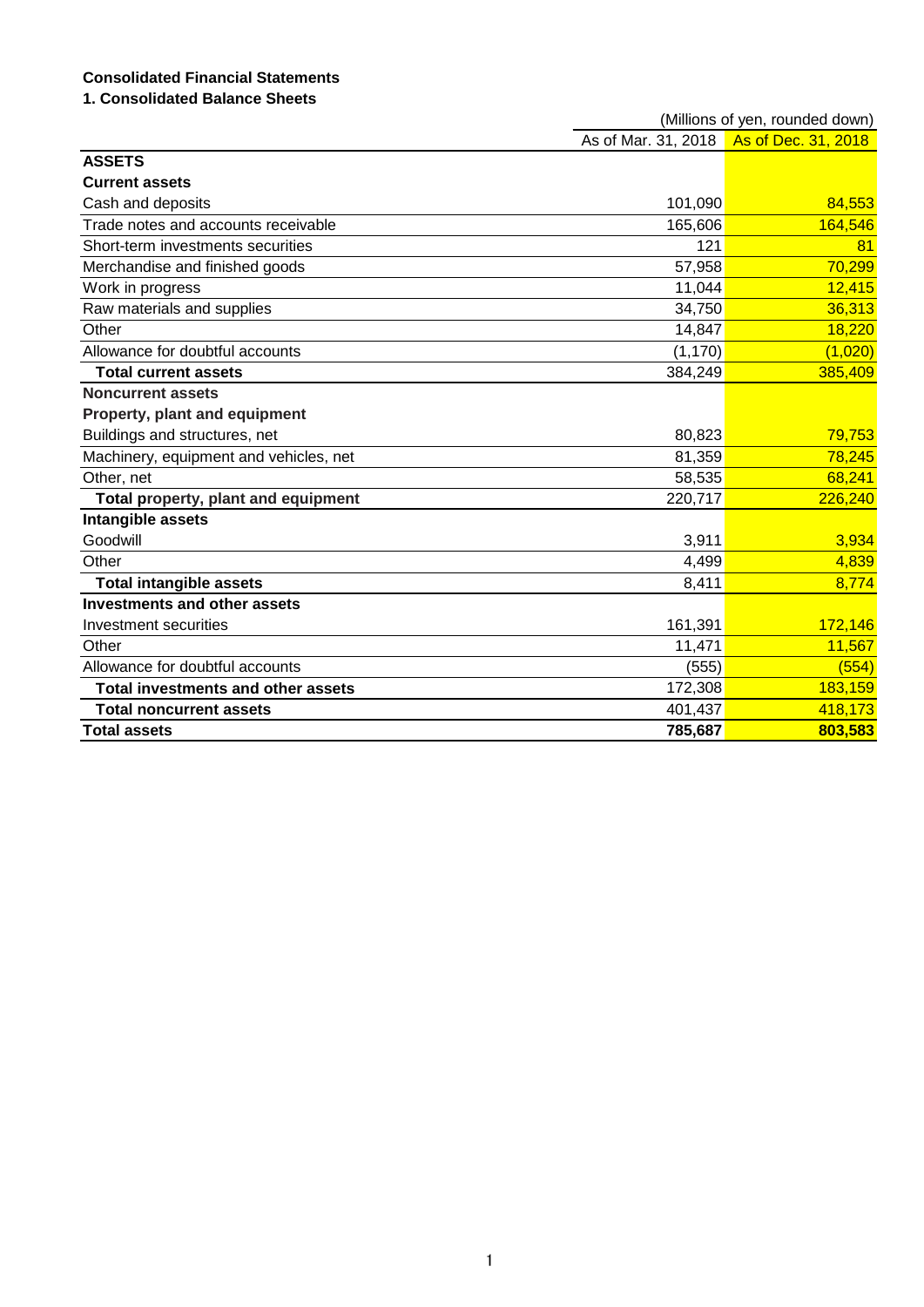|                                                       |          | (Millions of yen, rounded down)         |
|-------------------------------------------------------|----------|-----------------------------------------|
|                                                       |          | As of Mar. 31, 2018 As of Dec. 31, 2018 |
| <b>LIABILITIES</b>                                    |          |                                         |
| <b>Current liabilities</b>                            |          |                                         |
| Trade notes and accounts payable                      | 88,720   | 90,711                                  |
| Short-term loans payable                              | 71,155   | 61,495                                  |
| Income taxes payable                                  | 4,133    | 2,510                                   |
| Provision                                             | 5,643    | 3,138                                   |
| Asset retirement obligations                          | 1,522    | 1,550                                   |
| Other                                                 | 35,660   | 39,188                                  |
| <b>Total current liabilities</b>                      | 206,835  | 198,594                                 |
| <b>Noncurrent liabilities</b>                         |          |                                         |
| Bonds payable                                         | 10,000   | 10,000                                  |
| Long -term loans payable                              | 25,328   | 17,016                                  |
| Provision                                             | 3,549    | 4,160                                   |
| Projected benefit obligations                         | 4,592    | 4,605                                   |
| Asset retirement obligations                          | 2,420    | 2,447                                   |
| Other                                                 | 13,815   | 14,959                                  |
| <b>Total noncurrent liabilities</b>                   | 59,707   | 53,189                                  |
| <b>Total liabilities</b>                              | 266,543  | 251,783                                 |
| <b>NET ASSETS</b>                                     |          |                                         |
| Shareholders' equity                                  |          |                                         |
| Capital stock                                         | 41,970   | 41,970                                  |
| Capital surplus                                       | 34,578   | 34,652                                  |
| Retained earnings                                     | 399,033  | 434,240                                 |
| <b>Treasury stock</b>                                 | (19,966) | (19, 929)                               |
| Total shareholders' equity                            | 455,616  | 490,934                                 |
| Accumulated other comprehensive income                |          |                                         |
| Valuation difference on available-for-sale securities | 17,261   | 12,276                                  |
| Deferred gains or losses on hedges                    | (0)      | (1)                                     |
| Revaluation reserve for land                          | 222      | 222                                     |
| Foreign currency translation adjustment               | (7,614)  | (5, 236)                                |
| Remeasurements of defined benefit plans               | 1,878    | 1,373                                   |
| Total accumulated other comprehensive                 | 11,747   | 8,635                                   |
| Non controlling interest                              | 51,780   | 52,230                                  |
| <b>Total net assets</b>                               | 519,144  | 551,799                                 |
| <b>Total liabilities and net assets</b>               | 785,687  | 803,583                                 |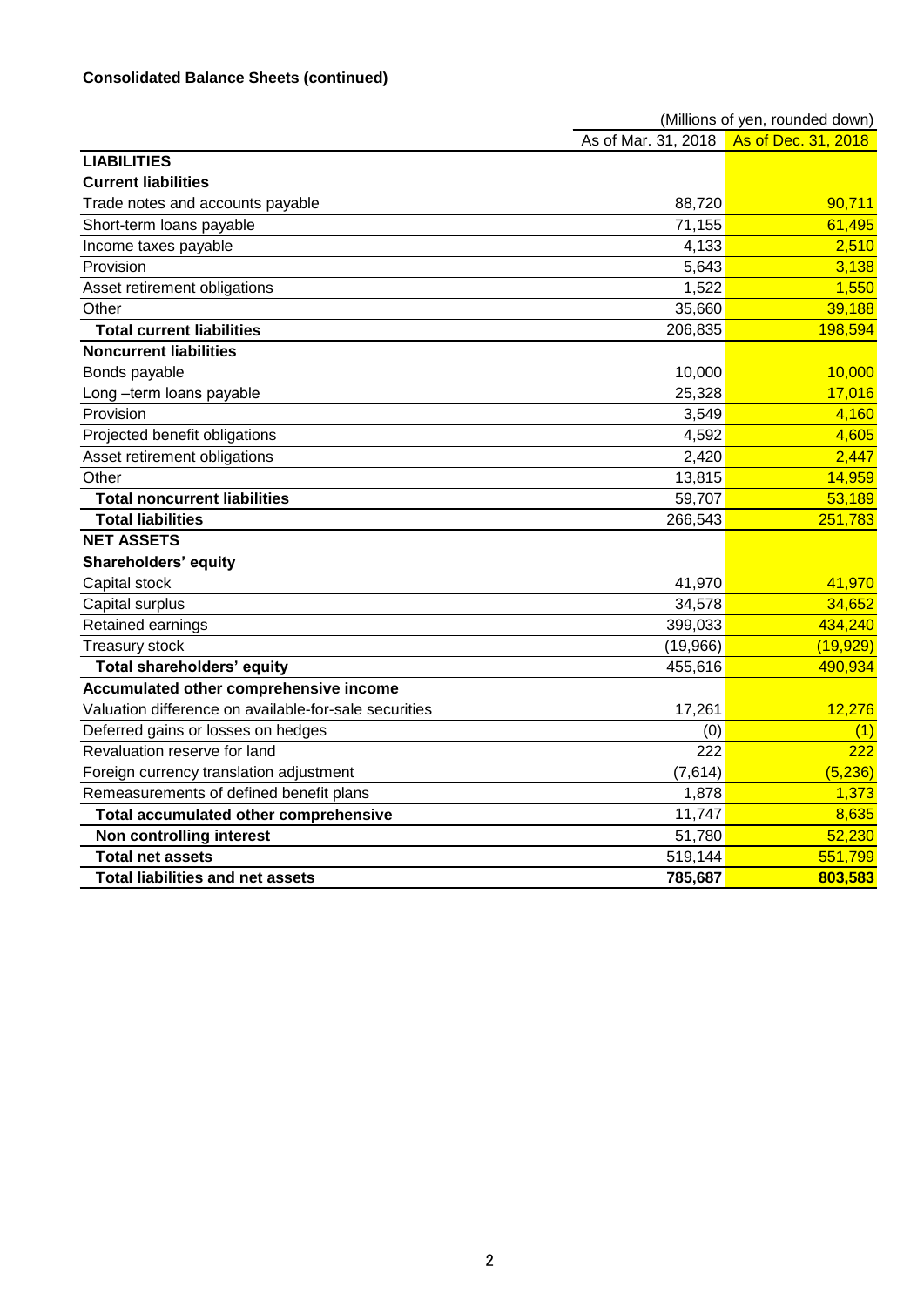## **2. Consolidated Statements of Income**

|                                                      | (Millions of yen, rounded down) |                   |  |
|------------------------------------------------------|---------------------------------|-------------------|--|
|                                                      | Apr. 1 -Dec. 31,                | Apr. 1 - Dec. 31, |  |
|                                                      | 2017                            | 2018              |  |
| Net sales                                            | 471,110                         | 499,625           |  |
| Cost of sales                                        | 353,474                         | 390,064           |  |
| Gross profit                                         | 117,635                         | 109,560           |  |
| Selling, general and administrative expenses         | 68,682                          | 71,161            |  |
| Operating income                                     | 48,952                          | 38,398            |  |
| <b>Non-operating income</b>                          |                                 |                   |  |
| Interest income                                      | 323                             | 435               |  |
| Dividend income                                      | 2,007                           | 2,089             |  |
| Equity in earnings of affiliates                     | 14,000                          | 24,494            |  |
| Other                                                | 3,304                           | 2,707             |  |
| Total non-operating income                           | 19,636                          | 29,726            |  |
| <b>Non-operating expenses</b>                        |                                 |                   |  |
| Interest expense                                     | 784                             | 791               |  |
| Personnel expenses for seconded employees            | 1,151                           | 1,248             |  |
| Rent expenses                                        | 835                             | 1,187             |  |
| Other                                                | 1,556                           | 2,225             |  |
| Total non-operating expenses                         | 4,328                           | 5,452             |  |
| Ordinary income                                      | 64,261                          | 62,672            |  |
| <b>Extraordinary income</b>                          |                                 |                   |  |
| Gain on sales of investment securities               | 1,105                           | 989               |  |
| Gain on sales of non-current assets                  |                                 | 714               |  |
| Total extraordinary income                           | 1,105                           | 1,704             |  |
| <b>Extraordinary losses</b>                          |                                 |                   |  |
| Provision for loss on guarantees                     | 1,007                           | 711               |  |
| Loss on valuation of investment securities           | 8,320                           | 669               |  |
| Loss on disposal of non-current assets               | 154                             | 120               |  |
| Loss on liquidation of subsidiaries and affiliates   | 162                             |                   |  |
| Amortization of goodwill                             | 102                             |                   |  |
| Loss on withdrawal from business                     | 100                             |                   |  |
| <b>Total extraordinary losses</b>                    | 9,847                           | 1,501             |  |
| Income before income taxes, etc.                     | 55,520                          | 62,875            |  |
| Income taxes, etc.                                   | 7,230                           | 9,757             |  |
| Net income                                           | 48,289                          | 53,117            |  |
| Net income attributable to non-controlling interests | 4,369                           | 2,957             |  |
| Net income attributable to owners of the parent      | 43,919                          | 50,160            |  |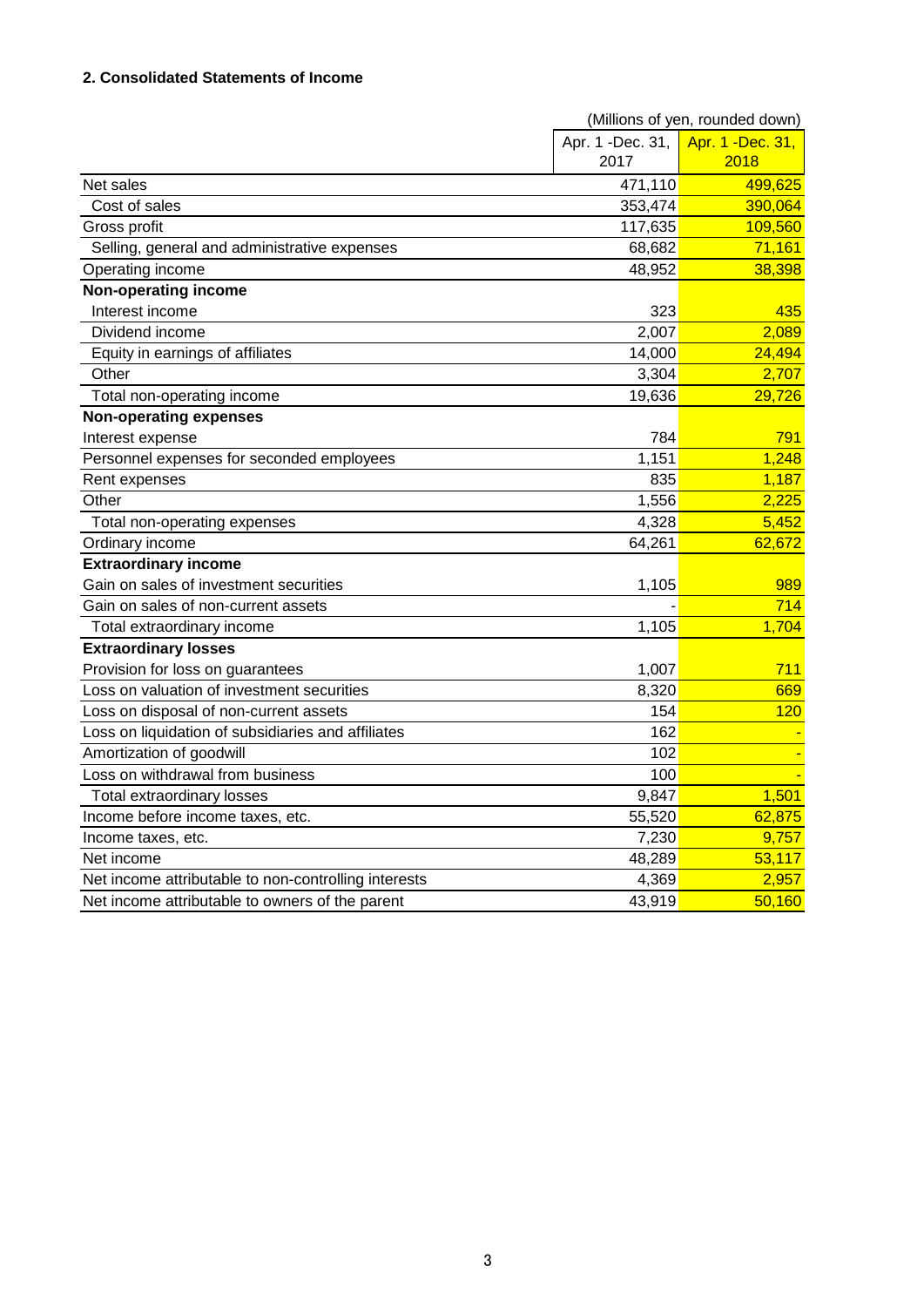## **(Consolidated Statements of Comprehensive Income)**

|                                                                                     |        | (Millions of yen, rounded down)           |
|-------------------------------------------------------------------------------------|--------|-------------------------------------------|
|                                                                                     | 2017   | Apr. 1 -Dec. 31, Apr. 1 -Dec. 31,<br>2018 |
| Net income                                                                          | 48,289 | 53.117                                    |
| Other comprehensive Income                                                          |        |                                           |
| Valuation difference on available-for-sale securities                               | 4,171  | (5,010)                                   |
| Deferred gains or losses on hedges                                                  | (3)    | (1)                                       |
| Foreign currency statements translation adjustment                                  | 2,878  | (1,041)                                   |
| Remeasurements of defined benefit plans                                             | (217)  | (458)                                     |
| Share of other comprehensive income of associates accounted for using equity method | 1.410  | 2,665                                     |
| Total other comprehensive Income                                                    | 8,238  | (3, 846)                                  |
| Comprehensive income                                                                | 56,528 | 49,271                                    |
| Comprehensive income attributable to owners of the parent                           | 51,206 | 47,048                                    |
| Comprehensive income attributable to non-controlling interests                      | 5,321  | 2.222                                     |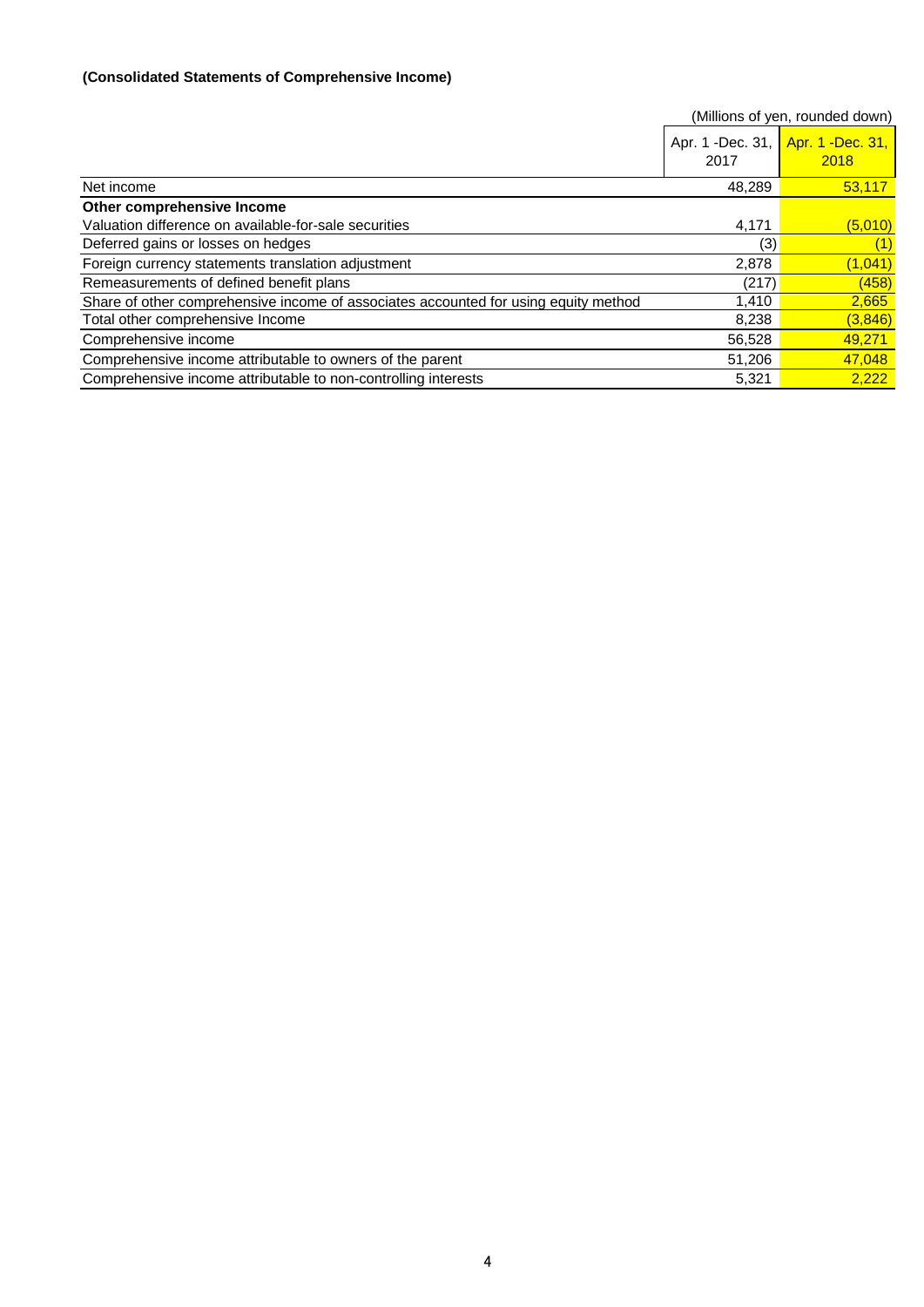### **3.Segment Information**

| 3.Segment Information |                                           |         |         |        |  |                                 |           |
|-----------------------|-------------------------------------------|---------|---------|--------|--|---------------------------------|-----------|
|                       |                                           |         |         |        |  | (Billions of yen, rounded down) |           |
|                       |                                           | FY 2017 | FY 2018 |        |  | FY2017                          | FY 2018   |
|                       |                                           | $1-3Q$  | $1-3Q$  | Change |  | Full Year                       | Full Year |
|                       |                                           |         |         |        |  | Result                          | Forecast  |
| Net sales             |                                           | 471.1   | 499.6   | 28.5   |  | 635.9                           | 650.0     |
|                       | Natural Gas Chemicals                     | 124.1   | 144.3   | 20.2   |  | 174.7                           | 186.3     |
|                       | <b>Aromatic Chemicals</b>                 | 161.6   | 162.7   | 1.1    |  | 213.1                           | 213.0     |
|                       | <b>Specialty Chemicals</b>                | 152.3   | 158.7   | 6.3    |  | 205.0                           | 210.4     |
|                       | <b>Information and Advanced Materials</b> | 39.9    | 40.8    | 0.9    |  | 52.7                            | 51.1      |
|                       | Other and Adjustment                      | (6.9)   | (7.1)   | (0.1)  |  | (9.8)                           | (10.9)    |
|                       | Operating income (loss)                   |         | 38.3    | (10.5) |  | 62.7                            | 45.0      |
|                       | <b>Natural Gas Chemicals</b>              | 3.2     | 3.1     | (0.1)  |  | 5.4                             | 3.2       |
|                       | <b>Aromatic Chemicals</b>                 | 21.6    | 15.5    | (6.1)  |  | 25.6                            | 17.6      |
|                       | <b>Specialty Chemicals</b>                | 22.2    | 17.8    | (4.4)  |  | 29.6                            | 23.3      |
|                       | Information and Advanced Materials        | 3.5     | 3.7     | 0.2    |  | 4.2                             | 3.4       |
|                       | Other and Adjustment                      | (1.8)   | (1.8)   | (0.0)  |  | (2.2)                           | (2.7)     |
| Non-operating profit  |                                           | 15.3    | 24.2    | 8.9    |  | 17.9                            | 31.0      |
| Ordinary income       |                                           | 64.2    | 62.6    | (1.5)  |  | 80.7                            | 76.0      |
|                       | <b>Natural Gas Chemicals</b>              | 10.9    | 20.7    | 9.7    |  | 14.2                            | 27.0      |
|                       | <b>Aromatic Chemicals</b>                 | 20.9    | 15.0    | (5.9)  |  | 24.5                            | 16.6      |
|                       | <b>Specialty Chemicals</b>                | 27.9    | 23.0    | (4.9)  |  | 37.9                            | 29.2      |
|                       | Information and Advanced Materials        | 4.7     | 4.3     | (0.3)  |  | 5.5                             | 4.3       |
|                       | Other and Adjustment                      | (0.3)   | (0.4)   | (0.1)  |  | (1.6)                           | (1.3)     |

#### **4.Other Information 1**

|                                                  |           | FY2014 | FY2015 | FY2016 | FY2017 | FY2018<br>Forecast |
|--------------------------------------------------|-----------|--------|--------|--------|--------|--------------------|
| Investments                                      | Full year | 22.2   | 30.5   | 35.0   | 30.9   | 44.0               |
| (Billions of yen)                                | $1-3Q$    | 14.7   | 22.6   | 24.1   | 23.2   | 28.7               |
| Depreciation & amortization<br>(Billions of yen) | Full year | 23.7   | 26.7   | 25.6   | 27.0   | 27.0               |
|                                                  | $1-3Q$    | 17.8   | 19.8   | 18.8   | 20.0   | 20.3               |
| R&D expenditures<br>(Billions of yen)            | Full year | 16.8   | 18.9   | 19.2   | 18.9   | 20.0               |
|                                                  | $1-3Q$    | 12.3   | 13.7   | 14.2   | 14.2   | 13.8               |
| Number of Staff                                  | Year-end  | 8,254  | 8,176  | 8,034  | 8,009  | 8,152              |
| ROA (Ordinary income)                            |           | 5.8%   | 5.9%   | 8.4%   | 10.6%  | 9.4%               |
| ROE (Net income)                                 |           | 12.6%  | 9.0%   | 12.0%  | 13.6%  | 12.4%              |

#### **5.Other Information 2**

|                                                |            | FY2014      |            | FY2015      |            | FY2016      | FY2017 |              | FY2018 |          |
|------------------------------------------------|------------|-------------|------------|-------------|------------|-------------|--------|--------------|--------|----------|
|                                                |            | Result      |            | Result      |            | Result      | Result |              | Result | Forecast |
|                                                | First half | Second half | First half | Second half | First half | Second half | $1-3Q$ | 4Q           | $1-3Q$ | 4Q       |
| Exchange Rate<br>(JPY/USD, Average)            | 103        | 117         | 122        | 118         | 105        | 112         | 112    | 108          | 111    | 110      |
| Exchange Rate<br>(JPY/EUR, Average)            | 139        | 139         | 135        | 130         | 118        | 119         | 129    | 133          | 129    | 125      |
| crude oil (Dubai)<br>(USD/BBL)                 | 104        | 63          | 56         | 36          | 43         | 51          | 53     | 64           | 71     | 55       |
| Methanol (USD/MT, Asian<br>average spot price) | 432        | 358         | 301        | 230         | 230        | 327         | 319    | 395          | 394    | 310      |
| Mixed Xylene<br>(USD/MT)                       | 1,100      | 730         | 740        | 630         | 660        | 680         | 660    | 765          | 825    | 650      |
| <b>Bisphenol A</b>                             | 1,600      | 1,200       | 950        | 850         | 1,000      | 1,000       | 1,100  | 1,600        | 1,200  | 1,200    |
| (USD/MT)*                                      | ~2,000     | ~1,900      | ~1,500     | ~1,100      | ~1,200     | ~1,400      | ~1,700 | ~1,700       | ~1,900 | ~1,500   |
| Polycarbonate                                  | 2,500      | 2,300       | 2,100      | 2,000       | 2,200      | 2,400       | 2,500  | 3,600        | 2,100  | 2,100    |
| (USD/MT)*                                      | ~2,700     | ~2,700      | ~2,650     | ~2,400      | ~2,500     | ~2,800      | ~1,600 | $\sim$ 3,900 | ~1,800 | ~2,500   |

\*Describe the minimum and maximum values during the period

Note: Methanol price forecasts are expressed for the following periods.

 FY2014: 1H:January-June 2H:July-December FY2015-FY2016:

 1H:April-September 2H:October-March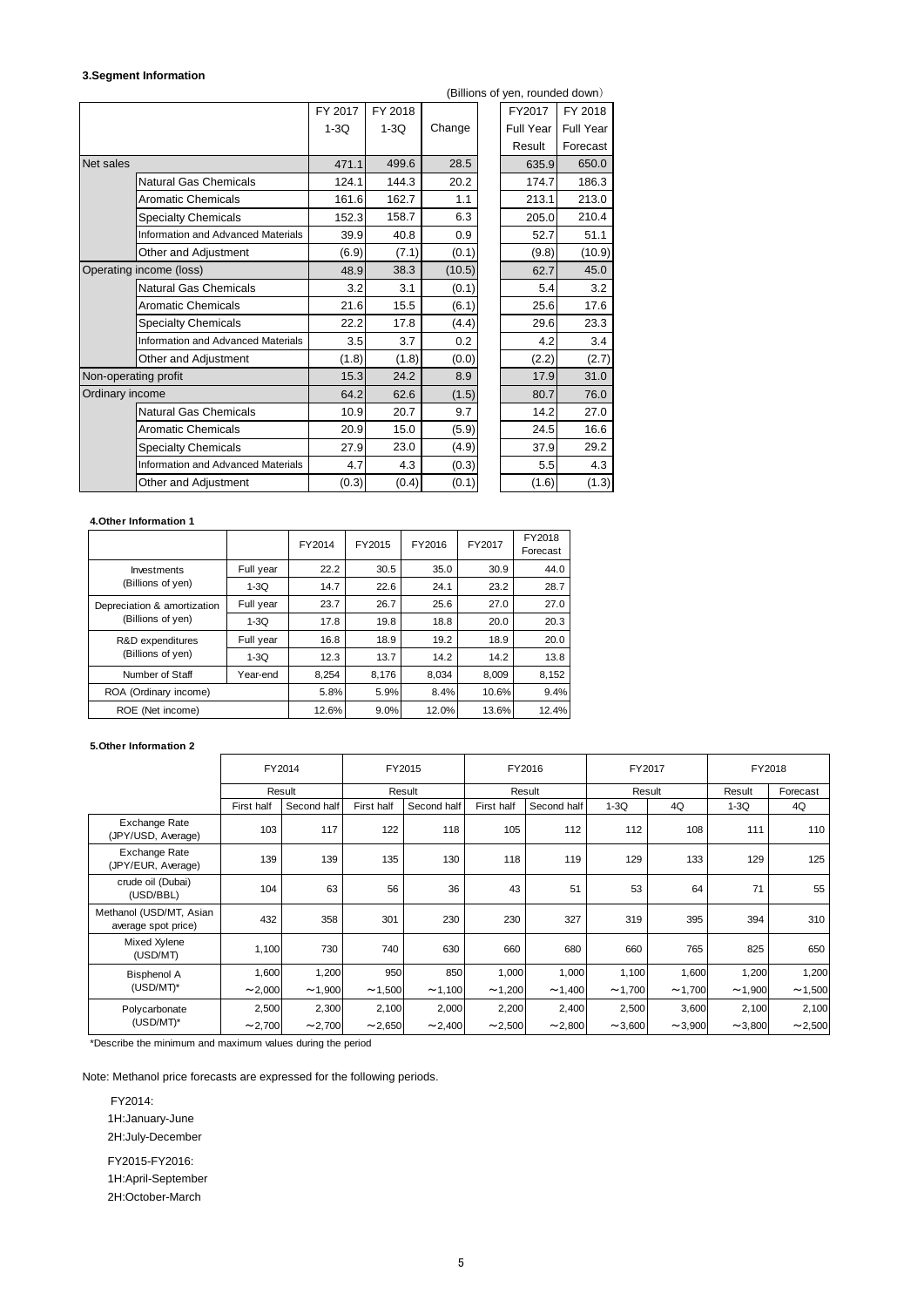## **Qualitative Information**

# **Consolidated Business Results for This Period Overview of Results**

|                                      |               |               | ווטע וט טווטוושן |
|--------------------------------------|---------------|---------------|------------------|
|                                      | Apr.1-Dec.31, | Apr.1-Dec.31, | Change           |
|                                      | 2017          | 2018          |                  |
| Net sales                            | 471.1         | 499.6         | 28.5             |
| Operating income                     | 48.9          | 38.3          | (10.5)           |
| Ordinary income                      | 64.2          | 62.6          | (1.5)            |
| Net income attributable to owners of | 43.9          | 50.1          | 6.2              |
| the parent                           |               |               |                  |

(Billions of yen)

Over the first nine months of the fiscal year ending March 2019 (April 1– December 31, 2018), the world economy continued to show signs of a slow recovery. However, concerns about trade friction, the deceleration of China's economic growth and the volatility of financial and capital markets reinforced existing economic uncertainty. The Japanese economy also manifested signs of a slow recovery. Despite increased costs for production and logistics due to a labor shortage, employment and private income continued to improve.

The management environment surrounding the MGC Group saw such changes as increases in raw material and fuel prices. However, the market prices of polycarbonates and purified isophthalic acid saw the end of a prolonged high and began to decline.

Against this backdrop, the MGC Group adhered to the Group Vision of "Creating values to share with society" in a bid to improve its corporate value. In the first fiscal year of the MGC Advance 2020 Medium-term Management Plan, the Group moved ahead with the plan's basic policies: "strengthening the earnings power of existing businesses with a focus on core businesses," "creating and developing new businesses" and "implementing investment strategies to form an optimal business portfolio."

The MGC Group achieved growth in net sales compared with the same period of the previous fiscal year, primarily because of the market prices of methanol, which, despite a downward trend from last November onward, remained higher than the levels recorded in the same period of the previous fiscal year. Also contributing were strong overall sales volumes.

Operating income fell compared with results for the same nine-month period of the previous fiscal year. While sales volumes of specialty polycarbonates increased, the profitability of foamed plastics has deteriorated due to hikes in raw material and fuel prices. Furthermore, the lower market prices of purified isophthalic acid and polycarbonates also led to the decrease in earnings.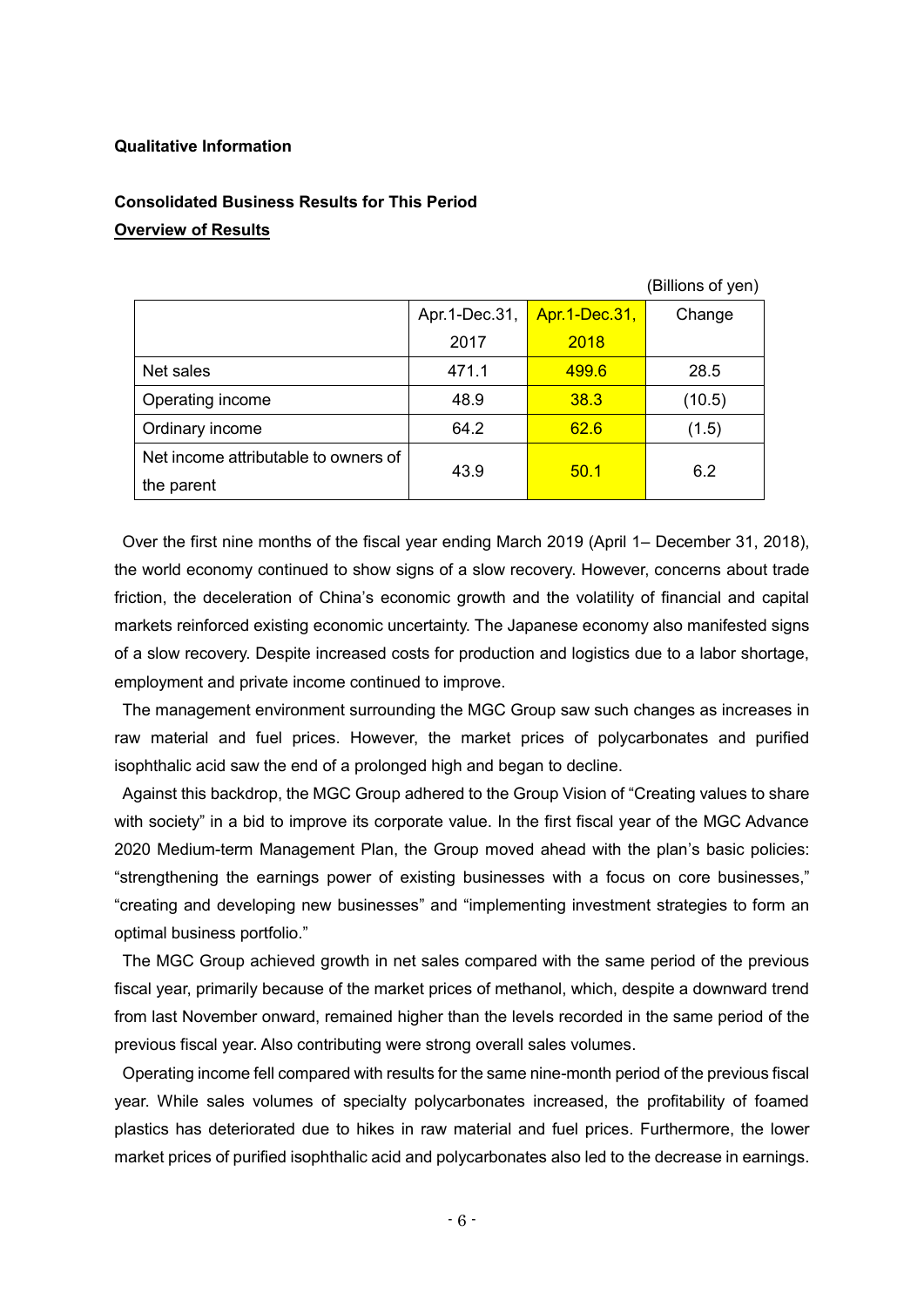Although the Group's overseas methanol producing companies served as key contributors to an increase in equity in earnings of affiliates, ordinary income decreased year on year due to the decline in operating income.

However, net income attributable to owners of the parent grew year on year. This was mainly thanks to a decrease in extraordinary losses from the same period of the previous fiscal year in which the Group posted a loss on valuation of investment securities in connection with a shale gas and LNG project in Canada.

MGC issued a news release on December 4, 2018 entitled, "Notice about the Methanol Joint Venture in Saudi Arabia of JSMC, a MGC's Equity Method Affiliate." As stated in that release, MGC's equity method affiliate JSMC and Saudi Basic Industries Corp. (SABIC) agreed to the following two terms regarding the Saudi Methanol Company (AR-RAZI), whose joint venture agreement was set to expire on November 29, 2018. First, JSMC will sell 50% of its shares in AR-RAZI (this represents 25% of all AR-RAZI shares) to SABIC for US\$150 million to reduce its shareholding ratio to 25:75. And, second, JSMC will make a final decision by March 31, 2019 on whether to exercise its option to sell its remaining stake, which would end the joint venture status of AR-RAZI.

As for the expected impact on MGC's consolidated financial performance, although the transfer of shares is expected to generate a total loss of around ¥5.0 billion, MGC already recorded the originally projected ¥1.7 billion in tax-related expenses as equity in earnings (losses) of affiliated companies in the third quarter of the current fiscal year. The decrease in JSMC's shareholding for AR-RAZI will also likely affect MGC's equity in earnings (losses) of affiliated companies. However, MGC has not yet determined when its consolidated performance will be impacted because the transfer of shares must first be approved by each country's governmental authorities. In the third quarter of the fiscal year, MGC therefore calculated equity in earnings (losses) of affiliated companies related to JSMC at the pre-sale 50:50 shareholding ratio for the period after November 29, 2018, when the joint venture agreement was set to expire.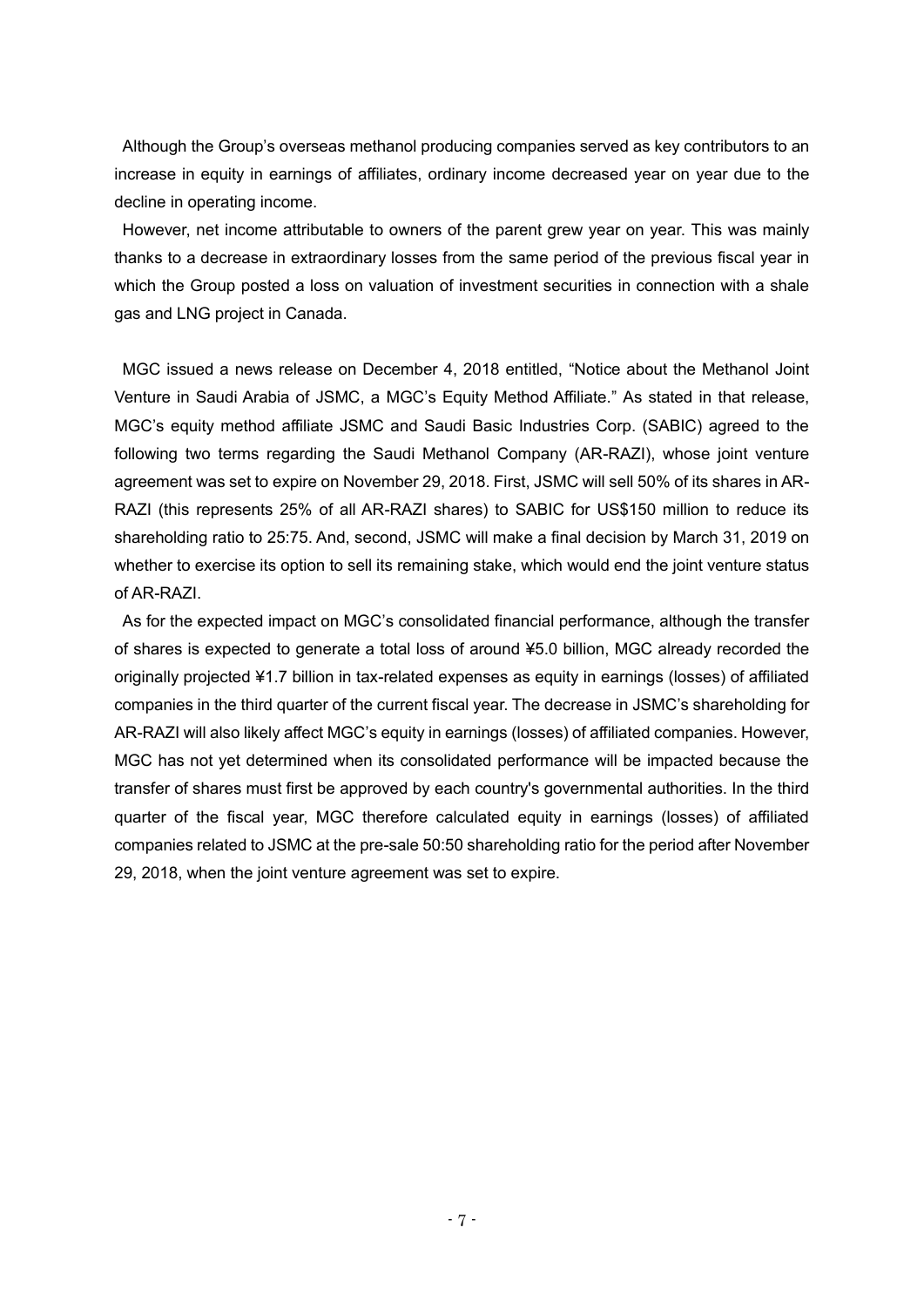# **Results by Business Segment**

## **Natural Gas Chemicals**

|                  |                 |               | (Billions of yen) |
|------------------|-----------------|---------------|-------------------|
|                  | Apr. 1-Dec. 31, | Apr.1-Dec.31, | Change            |
|                  | 2017            | 2018          |                   |
| Sales            | 118.1           | 138.0         | 19.9              |
| Operating income | 3.2             | 3.1           | (0.1)             |
| Ordinary income  | 10.9            | 20.7          | 9.7               |

The methanol business grew in both revenue and earnings due to an increase in methanol market prices compared with the same period of the previous year.

Methanol and ammonia-based chemicals had higher revenue due to an overall increase in sales volumes and an increase in the market prices of MMA-based products. Earnings from these chemicals, however, decreased year on year, due to higher raw material prices.

Crude oil and other energy sources achieved prior-year-level earnings. Despite a crude oil price increase, crude oil sales volume dropped.

|                  |               |               | (Billions of yen) |
|------------------|---------------|---------------|-------------------|
|                  | Apr.1-Dec.31, | Apr.1-Dec.31, | Change            |
|                  | 2017          | 2018          |                   |
| Sales            | 160.9         | 162.3         | 1.3               |
| Operating income | 21.6          | 15.5          | (6.1)             |
| Ordinary income  | 20.9          | 15.0          | (5.9)             |

**Aromatic Chemicals** 

Specialty aromatic chemical products posted growth in both revenue and earnings compared with the same period of the previous fiscal year. The negative impact of higher raw material and fuel prices was more than offset by solid sales of meta-xylenediamine and aromatic aldehydes. General-purpose aromatic chemical products suffered lower earnings. Negative influences included an increase in raw material and fuel prices and reduced profitability due to lower market prices of purified isophthalic acid.

Foamed plastics saw a decline in earnings primarily due to higher raw material and fuel prices.